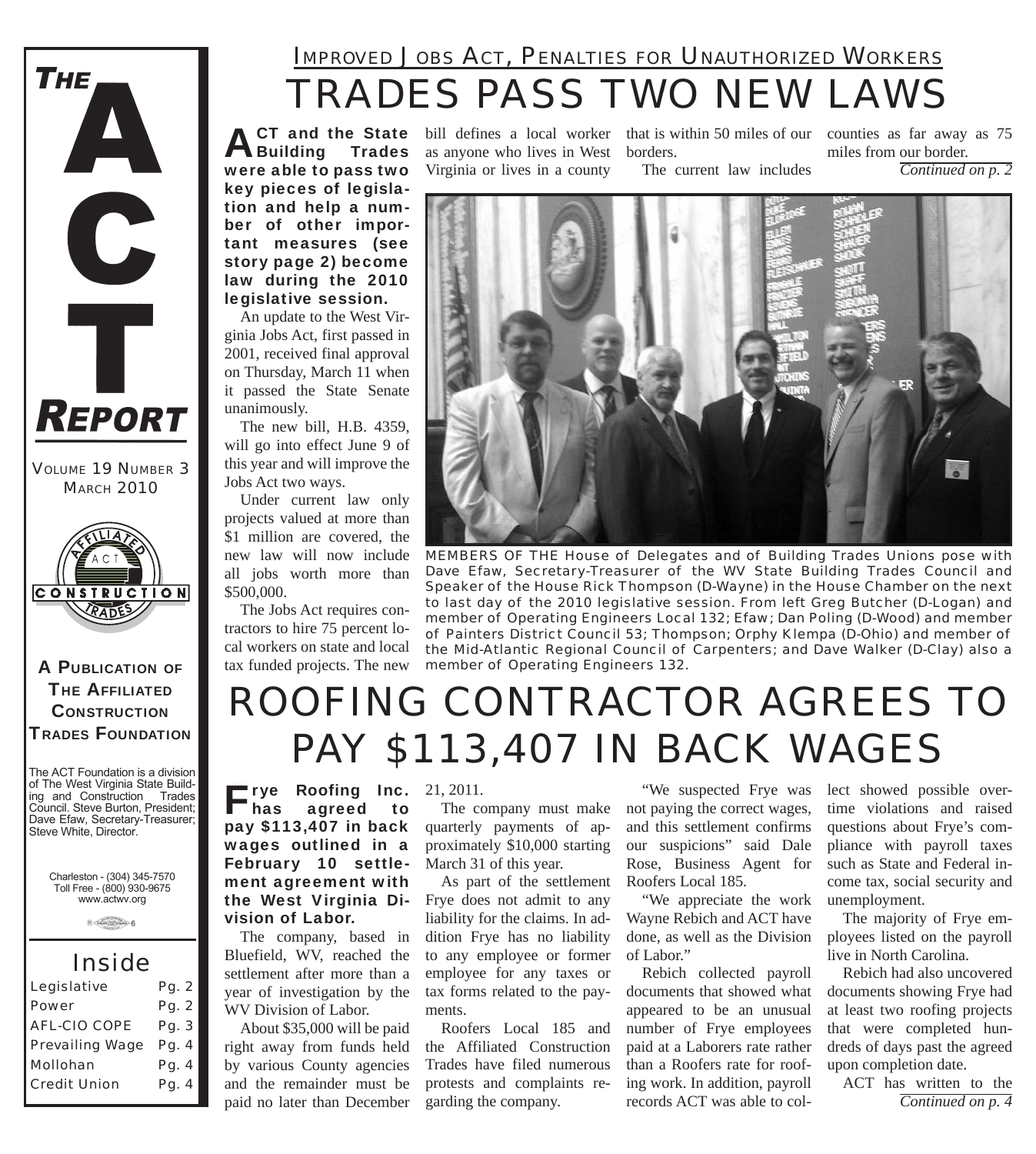#### PAGE 2 MARCH 2010

# *ROUND-UP OF 2010 LEGISLATIVE SESSION*

A number of bills (D-Wayne) provides \$5 mil-<br>
of interest to the lion more per year to the Route 35 is the mos of interest to the Trades passed the 2010 legislative session.

A bill promoted by Governor Joe Manchin to increase bond levels to \$500 million for the State School Building Authority, S.B. 229 passed. This will mean the SBA can refinance some existing bonds and get more money for school construction projects.

A similar bill, S.B. 612, aimed at more University construction funding sponsored by Sen. Bob Plymale

### *JOBS ACT*

#### *CONTINUED FROM P. 1*

and a tighter definition of local workers - that is what we argued for and that is what the bill does," said Steve White, ACT Director.

Also passed was a bill to give the WV Division of Labor more enforcement tools when dealing with unauthorized workers.

H.B. 3301 provides penalties to employers who do not produce records on their employees.

The DOL has the responsibility to enforce many workplace laws such as overtime, prevailing wage, minimum wage, and contractor licensing.

When performing job site audits the first thing they must know is the identity of workers on the job and who they are employed by.

Employers are responsible for keeping records on who their employees are, and if they do not have identity records on the job, such as a

lion more per year to the Higher Education Improvement Fund.

comes from lottery proceeds and when pledged to a bond could bring another \$70 to \$75 million in Higher Education projects.

Another Governor's bill S.B. 427 to expand the Parkways Authority passed. The purpose for the change was to provide for a new way to use

valid drivers license or immigration work permit, then the employer has 72 hours to produce those records.

According to the DOL 215 employers never produced records last year, and 81% of non-compliant employers were from out-of-state.

H.B. 3301 creates a penalty of \$100 per worker per day for an employer who does not produce the records requested.

"Basically out-of-state employers were ignoring the DOL's request for documents and they had no way to enforce the law," said White.

Del. Ricky Moye (D-Raleigh) led the effort on the bill.

Both bill now go to Governor Joe Manchin for his signature and should go into effect on 90 days from passage.



Route 35 is the most likely candidate for tolls that will

*S.B. 612, AIMED AT MORE UNI- VERSITY CONSTRUCTION FUNDING SPONSORED BY SEN. BOB PLYMALE (D-WAYNE) PROVIDES \$5 MILLION MORE PER YEAR TO THE HIGHER EDUCATION IMPROVEMENT FUND.*

> be used to fund the \$500 million in construction needed to complete the project.

A bill to streamline private company participation in toll road financing failed, H.B. 4441.

H.B. 4130, a pilot-project to allow Supreme Court candidates the option of financing their campaign with public funds rather than private

contributions passed.

The measure was aimed at the increased use of big

> special interest funding of candidates.

A bill to track Macellus Shale water usage passed. Increasingly

people want to know what benefits and costs the Marcellus Shale gas fields bring to West Virginia.

Governor Manchin's proposal for a Constitutional Amendment H.J.R. 101 failed to pass on the final day.

The Amendment, if passed by voters, would have allowed Counties to eliminate personal property taxes on EXERVALUED FROM F. 1 The employer has  $\frac{1}{2}$  hours to ing their campaign with pub-<br>"More projects covered produce those records.

businesses.

The Trades did not push legislation aimed at requiring workers on public projects have health care this year because of the national health care legislation pending before congress.

Bills the Trades opposed that failed included numerous bills attacking prevailing wage laws.

Prevailing wage laws aim to protect local workers and companies from unfair low wage competition on public projects.

Similarly a bill to allow private companies to design, build, finance and maintain public schools was introduced but was never placed

*Continued on p. 3*

## *TRADES SUPPORT RELIABLE POWER AT PRESS CONFERENCE*



*MEMBER OF THE legislature and industry look on as Dave Efaw, Secretary-Treasurer of the WV State Building Trades, makes comments in support of investing in electric transmission infrastructure at a press conference held at the Capitol last month.*

*Efaw stresses the importance of local construction jobs and the additional jobs created by the electric power industry when reliable transmission lines are in place.*

The money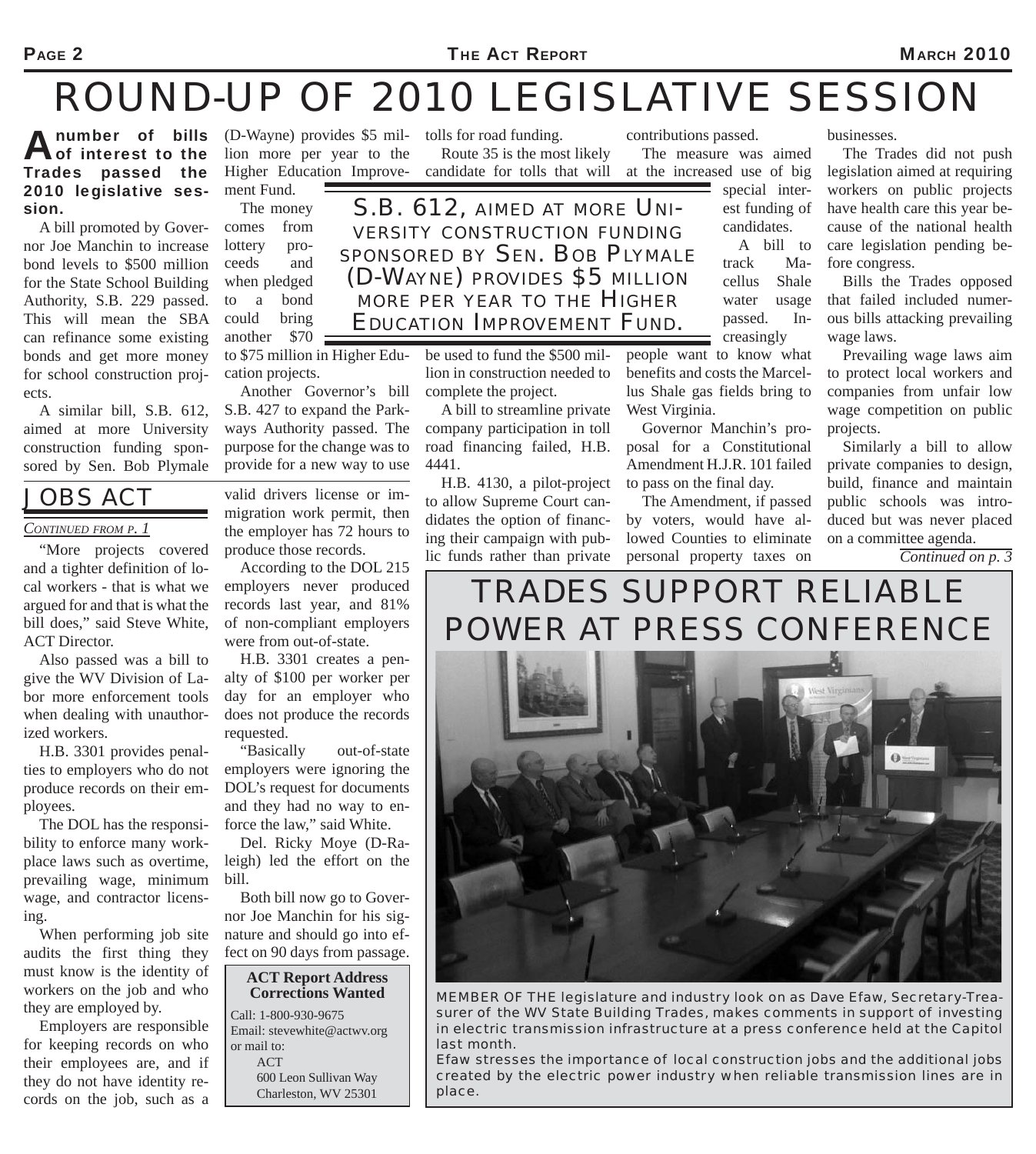# *WEST VIRGINIA AFL-CIO COPE ENDORSE-MENTS FINALIZED FOR THE MAY 11, 2010 PRIMARY ELECTION*

'he West Virginia<br>AFL-CIO's Com-**AFL-CIO's** mittee on Political Education (COPE) met February 27th in Charleston finalizing candidate endorsements for the 2010 Primary Election.

The WV AFL-CIO State COPE committee is comprised of representatives from every affiliated International Union in West Virginia, representatives from Trade and Industrial Councils, Central Labor Councils and West Virginia AFL-CIO Executive Board Members.

An endorsement by the West Virginia AFL-CIO State COPE follows recommendations from Central Labor Councils located in 13 cities around the state.

Labor Council members review incumbent's voting records, (on issues concerning working families), followed by an interview of candidates who have successfully completed the WV AFL-CIO questionnaire.

In addition the WV State Building Trades endorsed two members who are running for local School Board races.

Steve Wedge, Assistant Business Manager of Boilermakers 667 is running for re-election to the Jackson County School Board, a position he has held for 16 years.

Jason Hershman, Business Agent for Laborers Local 379 is running for the Preston County Board of Education.

**Supreme Court of Appeals** Thomas E. McHugh **U.S. House of Representatives** 1st Congressional District: Alan Mollohan 3rd Congressional District: Nick Joe Rahall **State Senate**

1st Orphy Klempa 2nd Larry Edgell 5th John Cummings 6th H. Truman Chafin 7th Jeff Eldridge 8th Richie Robb 9th Mike Green 10th Ronald Miller 11th C. Randy White 12th Joe Minard 13th Ron Justice 14th Steven Shaffer 16th John Unger 17th Brooks McCabe **House of Delegates** 1st Marilyn Boyd, Randy Swartzmiller 2nd Roy Givens, Alan Klein 3rd Shawn Fluharty, Erikka Storch 4th Michael Ferro, Scott Varner 5th Dave Pethtel

9th Jim Marion

- 10th Dan Poling, John Ellem
- 12th Jo Boggess Phillips
- 13th Dale Martin, Brady Paxton

14th Darrell Black, Cathy Larck

15th Carl Eastham, Jim Morgan, Matthew Woelfel 16th Doug Reynolds, Dale **Stephens** 

17th Don Perdue, Richard Thompson

18th Larry Barker 19th Greg Butcher, Ted Ellis, Ralph Rodighiero, Josh

Stowers 21st Harry Keith White 22nd Daniel J. Hall, Linda Goode Phillips 23rd Clif Moore 25th John Frazier 27th Mel Kessler, Virginia Mahan, Ricky Moye, Sally Susman, Bill Wooton 28th Thomas Campbell, Ray **Canterbury** 29th David Perry, Margaret Staggers 30th Bonnie Brown, Nancy Guthrie, Bobbie Hatfield, Mark Hunt, Doug Skaff Jr., Sharon Spencer, Danny Wells 31st Meshea Poore

32nd Scott Lavigne 33rd David Walker 34th Brent Boggs 35th Sam Argento 36th Joe Talbott 37th Paul "PJ" Louk 39th Bill Hamilton 40th Mary Poling 41st Frank "Chunki" Angotti Jr., Ron Fragale, Richard Iaquinta, Tim Miley 42nd Michael Manypenny 43rd Mike Caputo, Linda Longstreth, Tim Manchin 44th Stephen L. Cook, Barbara Fleischauer, Charlene Marshall 45th Larry Williams

46th Stan Shaver 49th Charles Messick 50th Ruth Rowan 52nd Mike Roberts 53rd Robert V. Mills 54th Walter Duke\* 55th Donn E. Marshall 56th Terry L. Walker 57th Lorraine M. Rea 58th Tiffany Lawrence **County School Boards** Jackson County Board of Education – Steve Wedge\* Preston County Board of Education – Jason Hershman\*

\*No action was taken by COPE, however the Building Trades have endorsed.



*WV AFL-CIO PRESIDENT Kenny Perdue leads the discussion about COPE endorsements before a group of Labor Council and Union representatives at a Saturday, February 27 meeting.*

### *LEGISLATIVE*

#### *CONTINUED FROM P. 2*

Questions about how bidding would take place in a fair way remain to be detailed in the bill.

A bill to create a severance

tax on Wind Power projects never got out of committee. The bill was promoted by the coal industry and would have killed wind projects.

An insurance industry bill to make it harder for workers poisoned by asbestosis to get their case heard in court died after a compromise was reached between various lawyer groups.

Details on all these bills can be found at the Legislative web site www.legis.state. wv.us.